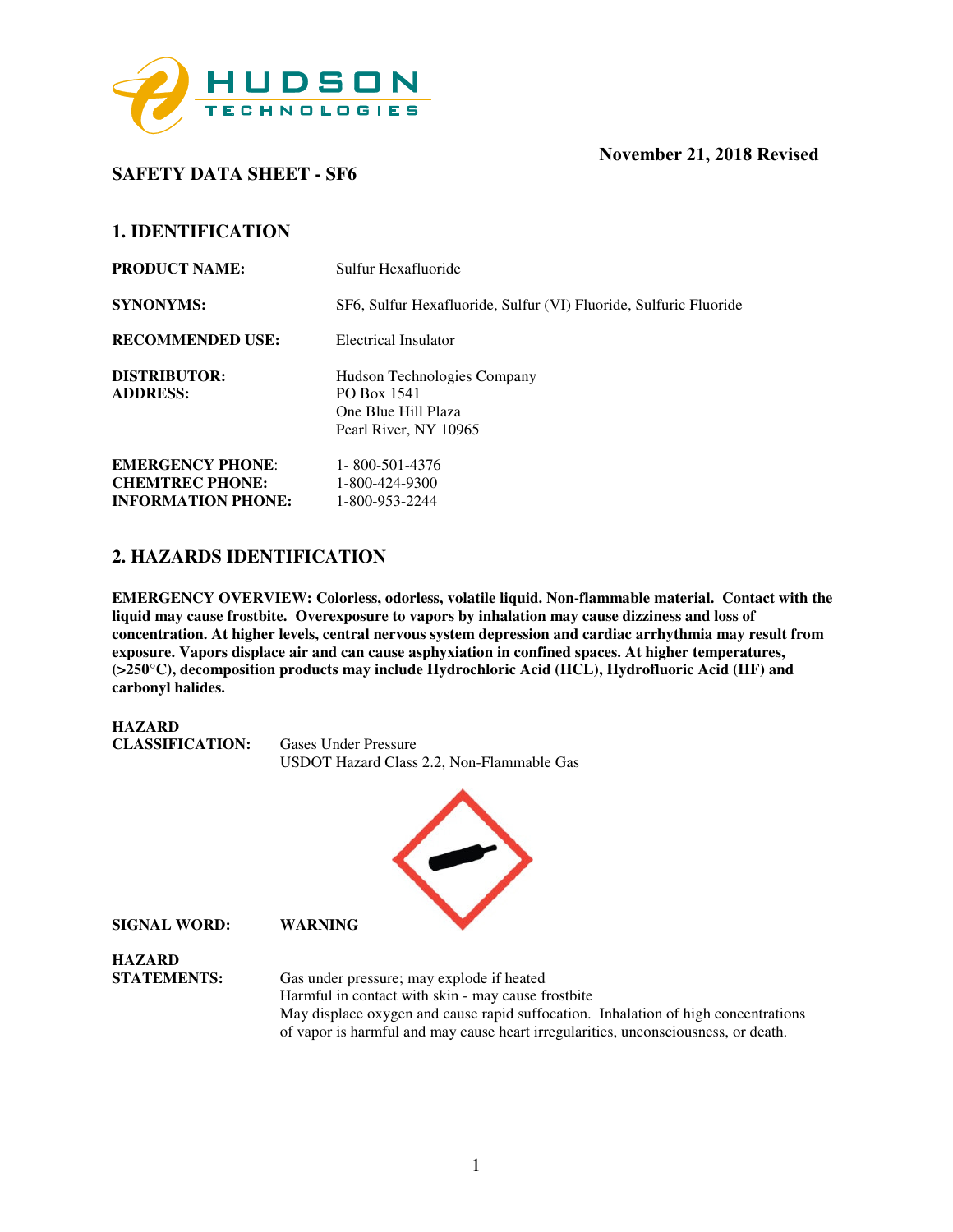

**SAFETY DATA SHEET - SF6** 

#### **PRECAUTIONARY STATEMENTS**

|                  | <b>PREVENTION:</b> Do not breathe vapors. Use only with adequate ventilation - never in a closed                              |
|------------------|-------------------------------------------------------------------------------------------------------------------------------|
|                  | space. Wear protective gloves. Wear eye protection.                                                                           |
| <b>RESPONSE:</b> | If inhaled: Remove person to fresh air and keep comfortable for breathing.                                                    |
|                  | Immediately call a physician. If not breathing, give artificial respiration, preferably<br>mouth to mouth.                    |
|                  | If breathing is difficult, give oxygen. Avoid stimulants. Do not give adrenalin                                               |
|                  | If on skin: Wash with plenty of water (not hot water) or use other means to warm                                              |
|                  | skin slowly.                                                                                                                  |
|                  | If in eyes: Rinse cautiously with water for several minutes. Remove contact lenses,                                           |
|                  | if present and easy to do. Continue rinsing. Call a physician.                                                                |
| <b>STORAGE:</b>  | Protect from sunlight. Store in well-ventilated place.                                                                        |
|                  | Do not heat above $120^{\circ}F(50^{\circ}C)$ . Do not store in damp areas.                                                   |
| <b>DISPOSAL:</b> | Comply with Federal, State and local regulations. Reclaim by distillation or remove<br>to a permitted waste disposal facility |
|                  |                                                                                                                               |

**CARCINOGENICITY:** Ingredients found on one of the OSHA designated carcinogen lists are listed below.

| <b>INGREDIENT NAME</b>                | <b>NTP STATUS</b> | <b>IARC STATUS</b> | <b>OSHA LIST</b> |
|---------------------------------------|-------------------|--------------------|------------------|
| No ingredients listed in this section |                   |                    |                  |

## **3. COMPOSITION / INFORMATION ON INGREDIENTS**

**PRODUCT NAME:** Sulfur Hexafluoride

**SYNONYMS:** SF6, Sulfur Hexafluoride

#### **INGREDIENT NAME CAS NUMBER WEIGHT %**

| Ingredient Name           | CAS Number |
|---------------------------|------------|
| Sulfur Hexafluoride (SF6) | 2551-62-4  |

Trace impurities and additional material names not listed above may also appear in Section 15 toward the end of this Safety Data Sheet.

### **4. FIRST AID MEASURES**

**SKIN:** Promptly flush skin with water until all chemical is removed. If there is evidence of frostbite, bathe (do not rub) with lukewarm (not hot) water. If water is not available, cover with a clean, soft cloth or similar covering. Get medical attention if symptoms persist.

**EYES:** Immediately flush eyes with large amounts of water for at least 15 minutes (in case of frostbite water should be lukewarm, not hot) lifting eyelids occasionally to facilitate irrigation. Get medical attention if symptoms persist.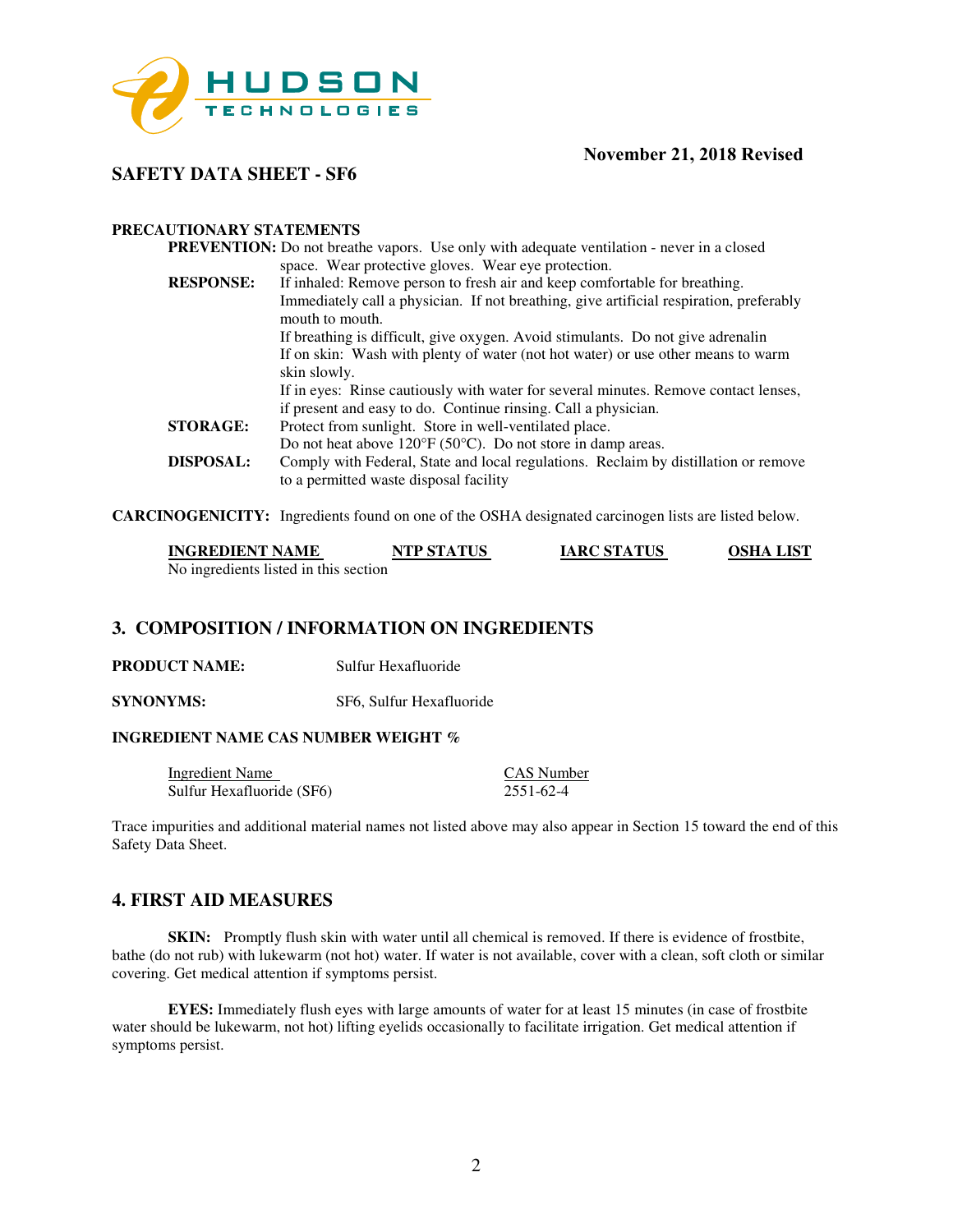

## **SAFETY DATA SHEET - SF6**

**INHALATION:** Immediately remove to fresh air. If breathing has stopped, give artificial respiration. Use oxygen as required, provided a qualified operator is available. Get medical attention. Do not give epinephrine (adrenaline).

**INGESTION:** Ingestion is unlikely because of the physical properties and is not expected to be hazardous. In case of accidental ingestion, get medical attention. Do not induce vomiting unless instructed to do so by a physician.

**ADVICE TO PHYSICIAN:** Treatment of overexposure should be directed at the control of symptoms and the clinical conditions.

### **5. FIRE FIGHTING MEASURES**

| <b>FLAMMABLE LIMITS IN AIR,</b> | UPPER: $N/A$ |
|---------------------------------|--------------|
| (% BY VOLUME)                   | LOWER: N/A   |

#### **FLASH POINT**: None

| NFPA HAZARD CLASSIFICATION |                 |                      |        |
|----------------------------|-----------------|----------------------|--------|
| HEALTH:                    | FLAMMABILITY: 0 | <b>REACTIVITY: 2</b> | OTHER: |

**EXTINGUISHING MEDIA**: Appropriate for combustibles in the area.

**SPECIAL FIRE FIGHTING PROCEDURES**: Use water spray to cool containers. Self-contained breathing apparatus (SCBA) is required if cylinders rupture and contents are released under fire conditions.

**UNUSUAL FIRE AND EXPLOSION HAZARDS:** Cylinders may rupture under fire conditions. SF6 should not be permitted to mix with air above atmospheric pressure or at high temperatures, or in an oxygen enriched environment, since under such conditions it can become combustible in the presence of an ignition source.

**HAZARDOUS DECOMPOSITION PRODUCTS**: Under high temperatures, this product may form sulfur oxides, sufluryl and thionyl fluorides and possibly hydrofluoric acid.

### **6. ACCIDENTAL RELEASE MEASURES**

#### **IN CASE OF SPILL OR OTHER RELEASE:**

(Always wear recommended personal protective equipment.)

Evacuate unprotected personnel. Protected personnel should remove ignition sources and shut off leak, if without risk, and provide ventilation. Use self-contained breathing apparatus (SCBA) for large spills or releases. Unprotected personnel should not return until air has been tested and determined safe, including low- lying areas.

#### **Spills and releases may have to be reported to Federal and/or local authorities. See Section 15 regarding reporting requirements.**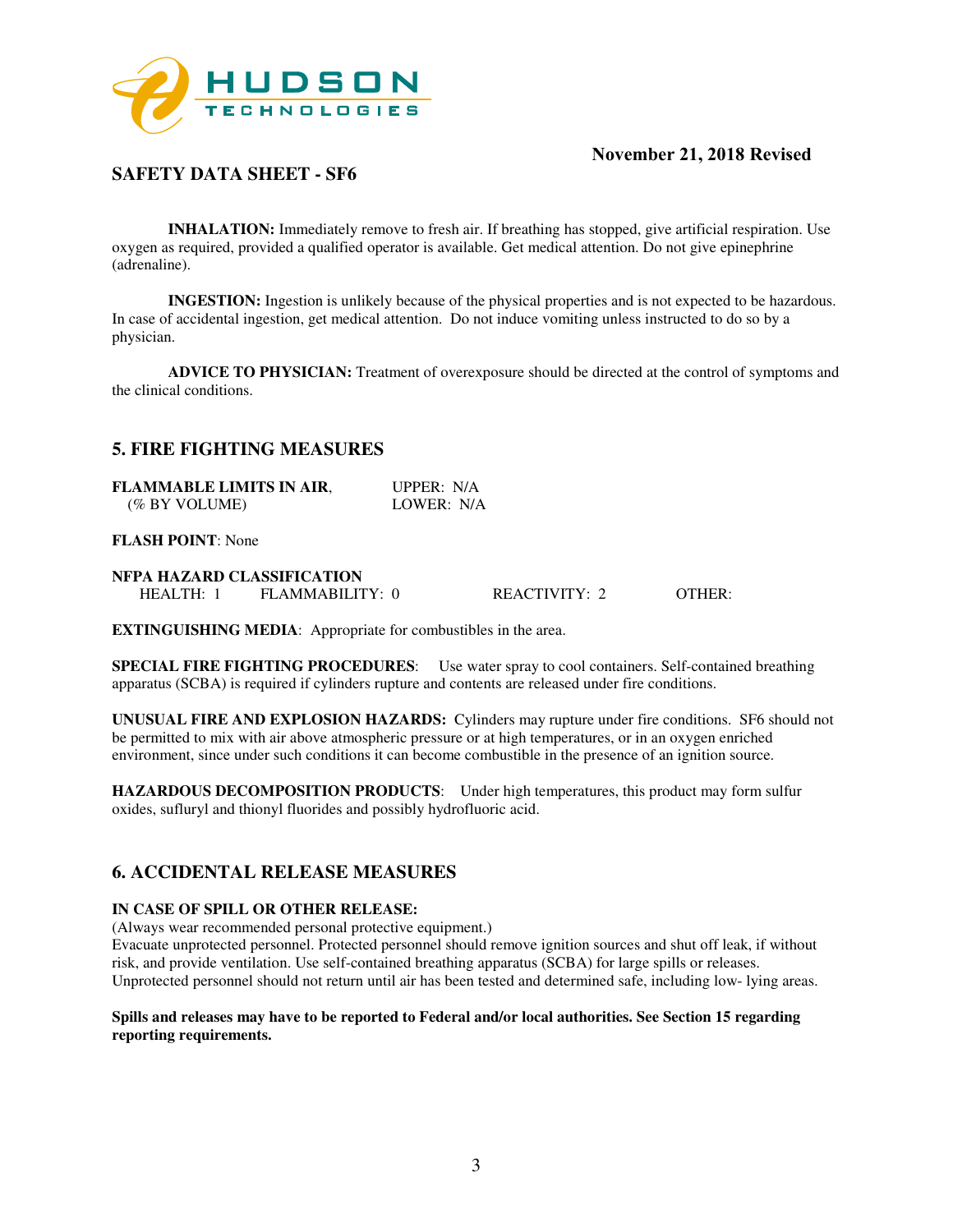

## **SAFETY DATA SHEET - SF6**

# **7. HANDLING AND STORAGE**

**NORMAL HANDLING:** Always wear recommended personal protective equipment.

Avoid breathing vapors and liquid contact with eyes, skin or clothing. Do not puncture or drop cylinders, expose them to open flame or excessive heat. Use authorized cylinders only. Follow standard safety precautions for handling and use of compressed gas cylinders. SF6 should not be mixed with air above atmospheric pressure for leak testing or any other purpose.

#### **STORAGE RECOMMENDATIONS:**

Store in a cool, well-ventilated area of low fire risk and keep out of direct sunlight. Protect cylinder and its fittings from physical damage. Storage in subsurface locations should be avoided. Close valve tightly after use and when empty. Cylinder temperatures should not exceed 52° C (125° F).

## **8. EXPOSURE CONTROLS / PERSONAL PROTECTION**

**ENGINEERING CONTROLS:** Provide local ventilation at filling zones and areas where leakage is probable. Mechanical (general) ventilation may be adequate for other operating and storage areas.

#### **PERSONAL PROTECTIVE EQUIPMENT**

**SKIN PROTECTION:** Skin contact with refrigerant may cause frostbite. General work clothing and gloves (leather) should provide adequate protection. If prolonged contact with the liquid or gas is anticipated, insulated gloves constructed of PVA, neoprene or butyl rubber should be used. Any contaminated clothing should be promptly removed and washed before reuse.

**EYE PROTECTION:** For normal conditions, wear safety glasses. Where there is reasonable probability of liquid contact, wear chemical safety goggles.

**RESPIRATORY PROTECTION:** None generally required for adequately ventilated work situations. For accidental release or non-ventilated situations, or release into confined space, where the concentration may be above the PEL of 1,000 ppm, use a self-contained, NIOSH- approved breathing apparatus or supplied air respirator. For escape: use the former or a NIOSH-approved gas mask with organic vapor canister.

**ADDITIONAL RECOMMENDATIONS:** Where contact with liquid is likely, such as in a spill or leak, impervious boots and clothing should be worn. High dose-level warning signs are recommended for areas of principle exposure. Provide eyewash stations and quick-drench shower facilities at convenient locations. For tank cleaning operations, see OSHA regulations, 29 CFR 1910.132 and 29 CFR 1910.133.

#### **EXPOSURE GUIDELINES**

**INGREDIENT NAME ACGIH TLV OSHA PEL OTHER LIMIT** 

Sulfur Hexafluoride 1000 ppm 8 hrs. 1000 ppm 8 hrs \*1000 ppm 10 hrs

\*NIOSH REL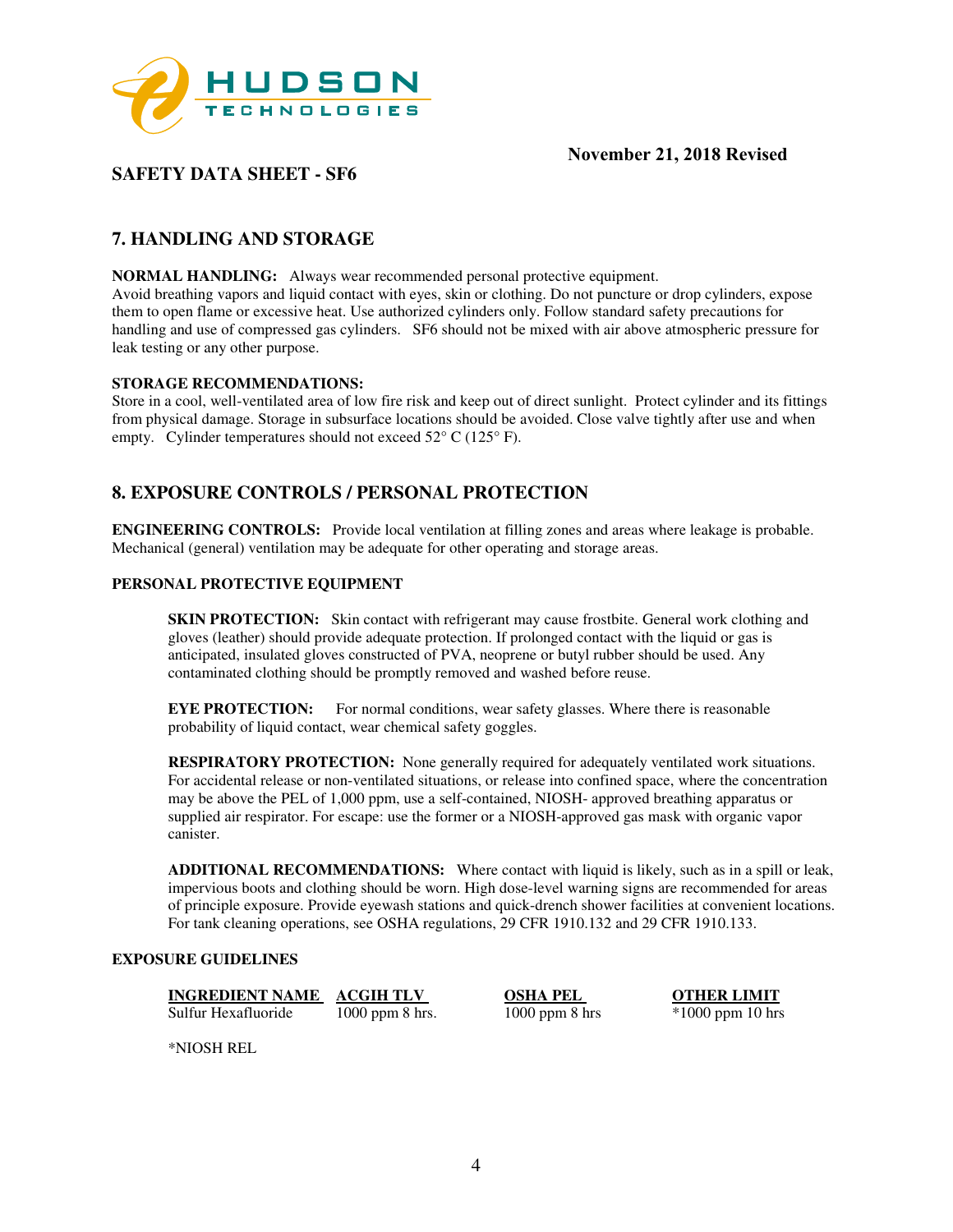

## **SAFETY DATA SHEET - SF6**

#### **OTHER EXPOSURE LIMITS FOR POTENTIAL DECOMPOSITION PRODUCTS:**

Hydrogen Fluoride: ACGIH TLV: 3 ppm ceiling

## **9. PHYSICAL AND CHEMICAL PROPERTIES**

APPEARANCE: Clear, colorless liquified gas ODOR: odorless<br>
PHYSICAL STATE: state of the state of the state of the state of the state of the state of the state of the state of the state of the state of the state of the state of the state of the state of the state of PHYSICAL STATE: BOILING POINT (@ 736 mm Hg): F: -82.7 / C: -63.7 VAPOR PRESSURE (psia): 298 @ 70ºF (21.1ºC) VAPOR DENSITY (AIR = 1):  $.385 \text{ lbs/ft}^3 \text{ @ } 68^\circ \text{F} \text{ (20°C)}$ SPECIFIC GRAVITY (H2O = 1):  $5.11 \t@ 68\textdegree F (20\textdegree C)$ EVAPORATION RATE (CCL4 =1): NA SOLUBILITY IN WATER (@14.7 psia): 0.001 WT% @ 77F (25C) PERCENT SOLIDS BY WEIGHT: Gas PERCENT VOLATILE: 100% By Wt VOLATILE ORGANIC COMPOUNDS (VOC): Gas

## **10. STABILITY AND REACTIVITY**

#### **NORMALLY STABLE (CONDITIONS TO AVOID):**

The product is stable.

Do not mix with oxygen or air above atmospheric pressure. Any source of high temperature, such as lighted cigarettes, flames, hot spots or welding may yield toxic and/or corrosive decomposition products.

#### **INCOMPATIBILITIES:**

No additional information available.

#### **HAZARDOUS DECOMPOSITION PRODUCTS:**

Under normal conditions of storage and use, hazardous decomposition products should be produced

#### **HAZARDOUS POLYMERIZATION:**

Will not occur.

## **11. TOXICOLOGICAL INFORMATION**

#### **IMMEDIATE (ACUTE) EFFECTS:**

Not available

**DELAYED (SUBCHRONIC AND CHRONIC) EFFECTS:**  Not available

**OTHER DATA:**  Not available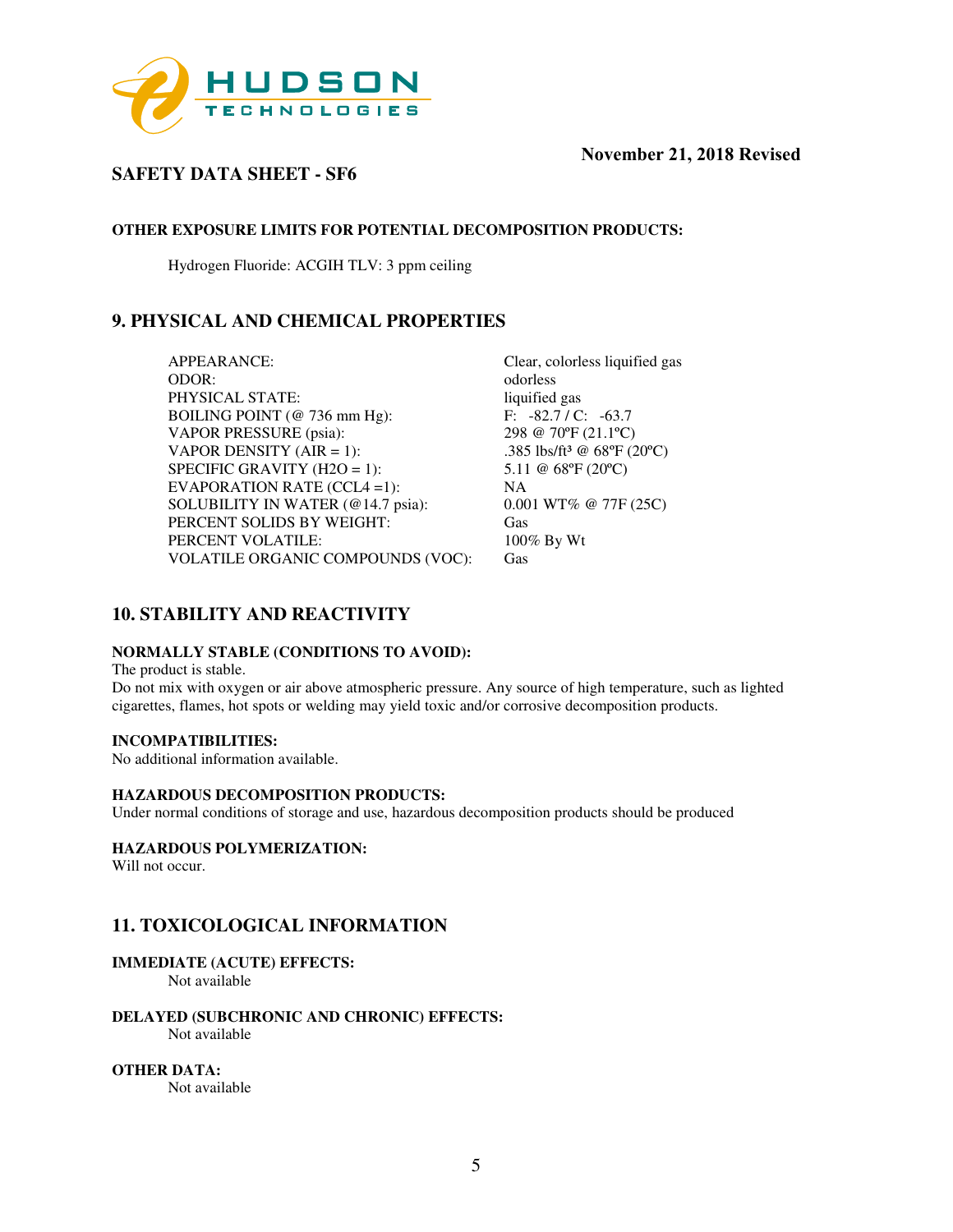

## **SAFETY DATA SHEET - SF6**

## **12. ECOLOGICAL INFORMATION**

**Toxicity:** No ecological damage caused by this product

**Degradability (BOD):** SF6 is a gas at room temperature; therefore, it is unlikely to remain in water.

**Bioaccumulative potential:** Log Pow – 1.68

### **13. DISPOSAL CONSIDERATIONS**

**RCRA -** Not a hazardous waste.

#### **OTHER DISPOSAL CONSIDERATIONS:**

Disposal must comply with federal, state, and local disposal or discharge laws. SF6 is subject to U.S. Environmental Protection Agency Clean Air Act Regulations Section 608 in 40 CFR Part 82 regarding refrigerant recycling.

**The information offered here is for the product as shipped. Use and/or alterations to the product such as mixing with other materials may significantly change the characteristics of the material and alter the RCRA classification and the proper disposal method.** 

### **14. TRANSPORT INFORMATION**

| <b>HAZARD CLASS:</b>        | 2.2                             |
|-----------------------------|---------------------------------|
| <b>ID NUMBER:</b>           | <b>UN1080</b>                   |
| <b>SHIPPING NAME:</b>       | Sulfur Hexafluoride             |
| <b>PACKING GROUP:</b>       | N/A                             |
| <b>LABEL STATEMENT:</b>     | NONFLAMMABLE GAS                |
| <b>SHIPPING CONTAINERS:</b> | Tank Cars, cylinders, ton tanks |

For additional information on shipping regulations affecting this material, contact the information number found in Section 1.

### **15. REGULATORY INFORMATION**

#### **TOXIC SUBSTANCES CONTROL ACT (TSCA) TSCA INVENTORY STATUS:** Components listed on the TSCA inventory **OTHER TSCA ISSUES:** None

#### **SARA TITLE III / CERCLA**

"Reportable Quantities" (RQs) and/or "Threshold Planning Quantities" (TPQs) exist for the following ingredients.

**INGREDIENT NAME SARA / CERCLA RQ (lb.)** SARA EHS TPQ (lb.)

No ingredients listed in this section